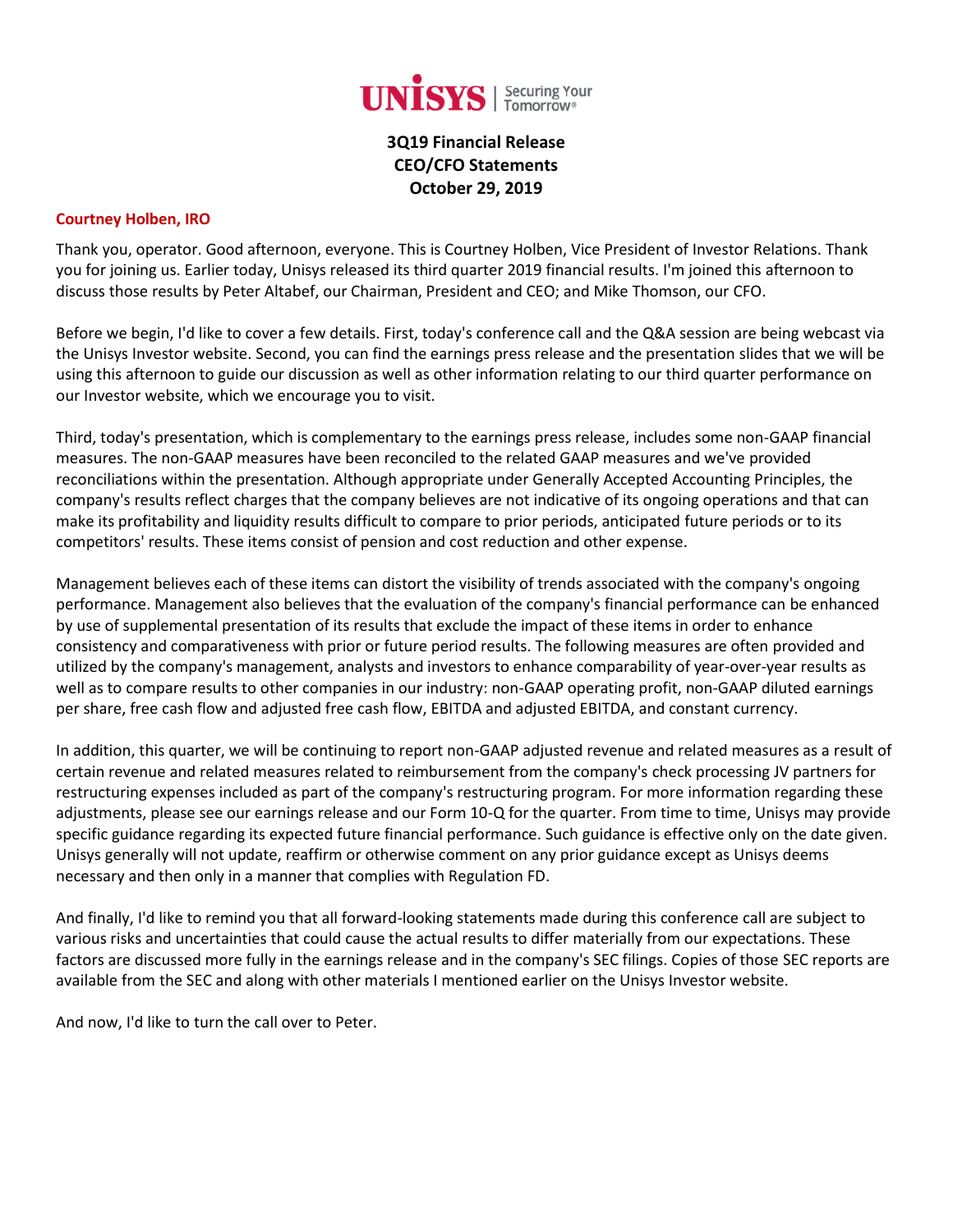#### **Peter Altabef, CEO**

Thank you, Courtney, and thank you all for joining us to review our third quarter financial results. The third quarter reflects continued progress on a number of our key priorities including total company revenue growth and margin expansion. Our focus on security and differentiated IP is resonating and helping us win contracts, and our US Federal sector continues to see strong performance. In addition, cost management helped drive improved profitability and also helped drive improved adjusted free cash flow year-over-year.

Non-GAAP adjusted revenue and non-GAAP adjusted Services revenue grew for the sixth consecutive quarter. Services non-GAAP adjusted operating profit margin also expanded. Technology revenue was up year-over-year in the quarter. In light of the overall revenue growth we have seen so far this year, as well as our expectations for the rest of the year, we are increasing our non-GAAP adjusted revenue guidance for the full-year 2019 from 2% to 5% to 3% to 7%. Mike will provide more detail on this and on our financial results overall shortly, but first I wanted to provide some more insight into the business.

At the segment level, as I noted, we saw continued growth in Services revenue. InteliServe and CloudForte have begun to differentiate our go-to-market efforts much as Stealth and security have been doing. The product type nature of these solutions also allows us to bid contracts at more attractive margin profiles than otherwise would be possible. On last quarter's call, we discussed a number of recent wins involving CloudForte, so I'd like to spend a moment on two recent wins with InteliServe.

During the third quarter, we signed a contract with Nutreco to expand the solutions we provide to include a secure, highly automated enterprise service management platform. The solution leverages InteliServe, as well as, ServiceNow technology to enable an omnichannel approach to service test support for an improved end-user experience. During the quarter, we also signed an expanded contract with Bancolombia to support the bank's digital transformation powered by InteliServe. We will also be providing security services via Stealth biometric identity management software for critical transactions. We were pleased to see another quarter of year-over-year Services operating profit margin expansion. Increased efficiency of our Services delivery engine remains a top priority for us and we are working to further integrate intelligent operations, automation and emerging technologies.

Our land and expand strategy within Services also aims to enhance margins as well as drive revenue growth. We again saw a number of examples this quarter of clients entering into contracts with us for new or expanded application services, project-based work or software, and those include the Nutreco and Bancolombia contracts I just mentioned, as well as, most of the additional contracts I'll highlight throughout this discussion.

Moving to our Technology segment, third quarter revenue was up year-over-year. We mentioned in the second quarter that several technology deals had been signed earlier than expected. In the third quarter we, had one large contract move in the other direction. We now expect that contract to be signed in the fourth quarter. Further, we had a Technology contract in our U.S. Federal sector that had a large third-party component in the third quarter, so that impacted margins for the segment.

Security continues to be a critical element in our offerings. As we have consistently discussed, security for Unisys does not just mean our standalone security solutions such as Stealth or TrustCheck; rather security is an inherent part of much of the work we do across the company, and we continue to incorporate our specific security solutions more broadly into our Services offerings. This has differentiated our go-to-market efforts and helped drive a number of recent contract wins.

During the third quarter, we announced that Unisys became a member of the Cyber Security Coalition, a partnership among more than 60 organizations from the public and private sectors and academic world that have joined forces in the fight against cybercrime. The organization's key focus areas are cybersecurity awareness, enterprise security architecture, cloud security and compliance, all to help tackle cybersecurity threats and attacks.

With respect to Stealth specifically, we continue to evolve our offerings. Unisys Stealth security software now leverages the new Microsoft Azure Service Tag Discovery Application Program Interface, or API, for additional security for clients accessing cloud-based Azure services. The API gives Enterprise clients the ability to incorporate Stealth while accelerating the migration of sensitive workloads into Azure.

I'll now provide some color on our various sectors. As I noted, our U.S. Federal sector continues to be one of the key drivers of strong financial results with a number of large recent contract wins and with 53.6% revenue growth year-over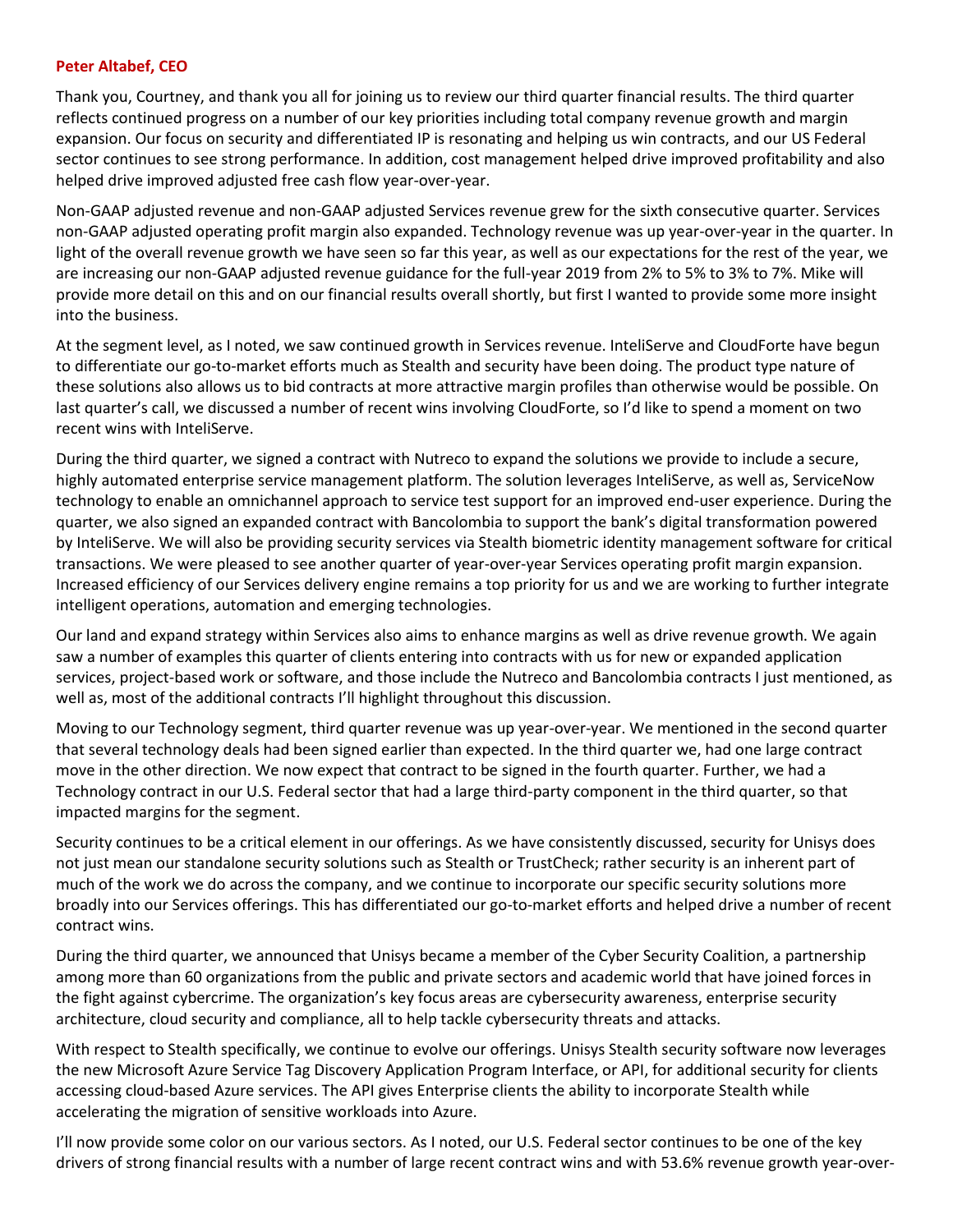year. During the third quarter, we signed a contract worth \$214 million with the U.S Defense Information Services Agency, or DISA, which is the agency that provides enterprise IT support to the full spectrum of military operations.

Under the contract, we will be using InteliServe to optimize, modernize and consolidate service desk and field services for 19 of the Defense Department's 4<sup>th</sup> Estate organizations, a group of agencies and field activities that reside outside of the military branches and provide support functions critical to the military services. This award marks the second contract DISA has awarded to us in 2019 following the award of an approximately \$150 million contract in the second quarter to support DISA's Joint Service Provider program for the secure management and maintenance of the Department of Defense IT infrastructure. We also signed a \$100 million plus new blanket purchase agreement with a civilian agency to provide a wide range of cloud services, leveraging our CloudForte solutions across multiple cloud service provider platforms.

In our Public sector, our recent large wins with state governments continue to contribute to revenue growth for the company. In the third quarter, non-GAAP adjusted revenue for our Public sector was up 11% year-over-year, and during the quarter, as another example of our land and expand strategy, Unisys signed an expanded contract with the Queensland Department of Transport and Main Roads in Australia to provide the department's new Facial Signature Image Processing system for its smartcard driver's licenses. The solution utilizes Unisys Stealth multifactor identity management and authentication to automate the process of biometric enrollment and the capture of biometric data across physical and digital channels including mobile devices.

In our Commercial sector, non-GAAP adjusted revenue was down 15% year-over-year largely due to a difficult compare in Technology as a result of a large renewal that we signed in the prior-year period. We also signed a contract in the third quarter to help MASkargo, the cargo division of Malaysia Airlines, expand its range of cargo booking options with a new online booking service that allows customers to access space inventory, service purchasing and delivery tracking services and do this all via the Internet. We will provide our Digi-Connect systems integration services to link the airline's website to our core Unisys Digistics air cargo digital logistics management solution. Encouraging more customers to use online booking services is a key step in that airline's digital transformation.

Speaking of airlines and airports, we also signed a new scope contract in the third quarter with Bangalore International Airport Limited to integrate and manage all IT for Phase 1 of the Bengaluru Airport's second terminal, known as T2. The airport is the third busiest in India, and, under the contract, Unisys will manage the implementation of more than 20 new IT systems and will also undertake systems integration of a complex network of IT and non-IT systems supporting the upcoming T2 infrastructure.

Lastly, Financial Services non-GAAP adjusted revenue grew 9% year-over-year, driven largely by a particularly strong Technology quarter. In addition to the Bancolombia contract I mentioned earlier, Unisys signed a new agreement with a leading provider of consumer credit products based in the US to help it migrate to a public cloud environment. The move is a key part of its digital transformation efforts and will allow for greater business flexibility, improved security and reduced downtime.

In conclusion, we feel good about the revenue momentum and margin expansion in the quarter. We have been listening to our clients and evolving our solutions, and the market is responding positively. We remain focused on improving efficiency, maintaining cost discipline to help further drive improvement in margins over time, especially in light of their impact on cash flow, which is a critical area of focus for us.

Mike will now provide more detail on our financial performance. Mike?

#### **Mike Thomson, CFO**

Thank you, Peter. Good afternoon, everyone, and thank you for joining us today to discuss our third quarter results. In my comments, I will discuss both GAAP and non-GAAP results and provide color for our key business drivers. Reconciliations of GAAP to non-GAAP measures can be found within our earnings presentation. We are pleased to see continued progress in our financial results during the third quarter.

Please turn to slide 4, which shows some of the key metrics each of which was up year-over-year and ahead of consensus estimates where available. You can see here the continued revenue growth and margin expansion that Peter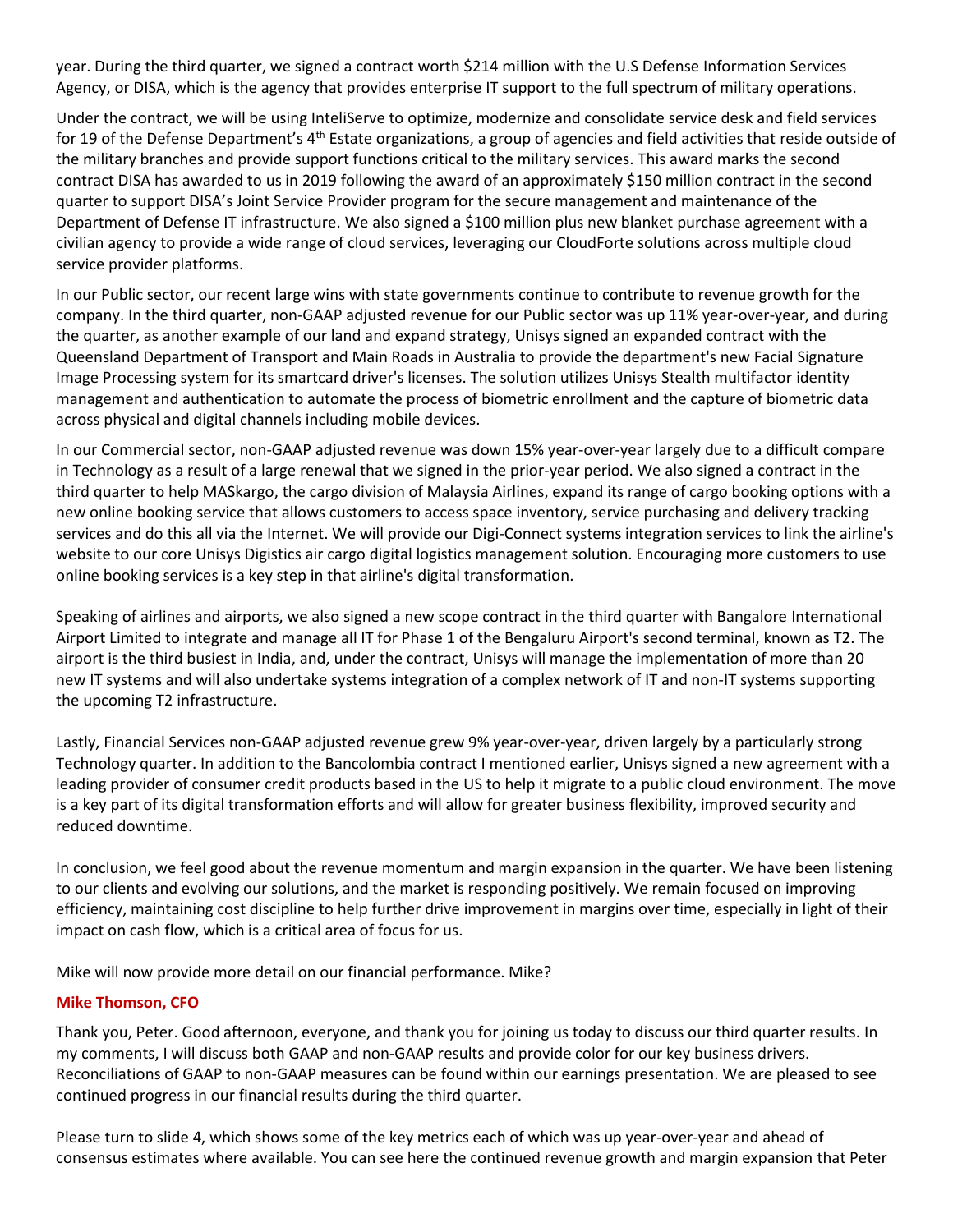mentioned earlier. Our go-to-market efforts continued to be differentiated through our focus on security, our new cloud offerings and digital workplace services, and we again saw revenue growth for the total company supported by revenue growth in both our Services and Technology segments. We have also continued our sharp focus on reducing our cost of delivery and saw expansion year-over-year in Services margins at both the gross and operating level. With respect to specific results, non-GAAP adjusted revenue grew 9.6% year-over-year to \$750.8 million in the third quarter or 11.3% on a constant currency basis. This represents the sixth consecutive quarter of year-over-year non-GAAP adjusted revenue growth for the company. This was supported by continued strength in U.S. Federal. Non-GAAP adjusted revenue for this sector was up 54% year-over-year to \$206 million representing the highest growth rate we've seen for this sector in over 15 years.

As with the company overall, the growth in our U.S. Federal sector was all organic. Non-GAAP operating profit margin expanded 100 basis points year-over-year to 8.7% and adjusted EBITDA margin expanded 10 basis points year-over-year to 14.1%. Non-GAAP EPS was up 25.6% year-over-year to \$0.49 per share. While not explicitly highlighted on this slide, I'll remind you that the convertible note transaction we undertook in the quarter resulted in a \$20.2 million or \$0.35 per share charge in the quarter which impacted GAAP EPS. Consensus estimates did not reflect this charge. Had they done so, we would have beaten estimates on all the metrics shown on this slide as well as the GAAP EPS.

Please turn to slide 5 for more detail on our segment results. As we've discussed, we saw revenue growth in the quarter for both Services and Technology segments. Third quarter Services non-GAAP adjusted revenue grew 7.4% year-over year marking the sixth consecutive quarter of year-over-year growth for the segment. As we noted, we saw improved Services margins overall in the third quarter with Services non-GAAP adjusted gross profit margin up 140 basis points year-over-year to 16.8% and Services non-GAAP adjusted operating profit margin up 190 basis points year-over-year to 4.5%. We were pleased with this overall margin expansion as well as the continued decrease in the impact that transitional business was having on our Services margins. Transitional business margin impact has decreased since the beginning of the year and we expect it to continue to do so going forward.

We maintain our focus on continuing to expand our margins over the longer term including through the use of thirdparty labor where efficient, further implementing automation, exiting operations in countries where there are structural impediments to profitability and continued best shoring of labor. As previously noted, this year we still anticipate some restructuring actions and we expect these would be roughly consistent with the size and scope of the restructuring we announced in Q4 of last year. At this point, there are no immediate plans for additional actions beyond this.

Services backlog ended the quarter at \$4.2 billion relative to \$4.9 billion in the prior-year period. The prior-year growth rates represented the highest growth for that metric that we've seen since 1999. We have consistently noted that such growth and backlog levels were not necessarily sustainable, expected or needed. Although this year's level is down yearon-year, it is substantially aligned with our expectations. We still view this as a solid level that supports our mediumterm revenue growth expectations which continue to be in the 2% to 4% range. I would also highlight that we only included the funded portion of our U.S. Federal Services backlog in this metric. The funded backlog for U.S. Federal was down 12% year-over-year in the quarter; however, this is largely due to timing and funding considerations. When including U.S. Federal unfunded backlog, which represents the total future revenue potential, the total backlog for U.S. Federal and the company overall increased over the year.

Given the level of U.S. Federal backlog, we currently expect that sector to see revenue growth above 20% for the fullyear 2019. Of the \$4.2 billion of total company Services backlog, we expect approximately \$580 million to convert into Services revenue in the fourth quarter of this year. With respect to Technology, we saw revenue growth of 25.2% yearover-year. As noted, while significant, this growth was slightly lower than anticipated given that we had one contract that was expected in the third quarter that we now expect to sign in the fourth quarter. As we have frequently discussed, while we have good visibility into renewals coming into the year, there can be variability in terms of exact timing of renewals within the year. We still maintain our expectations for full-year 2019 Technology revenue being roughly flat relative to non-GAAP adjusted Technology revenue in 2018.

Profitability for Technology was impacted by the delayed contract as well as the third-party component of a U.S. Federal contract that Peter noted. This third-party component was expected in conjunction with the contract, so it does not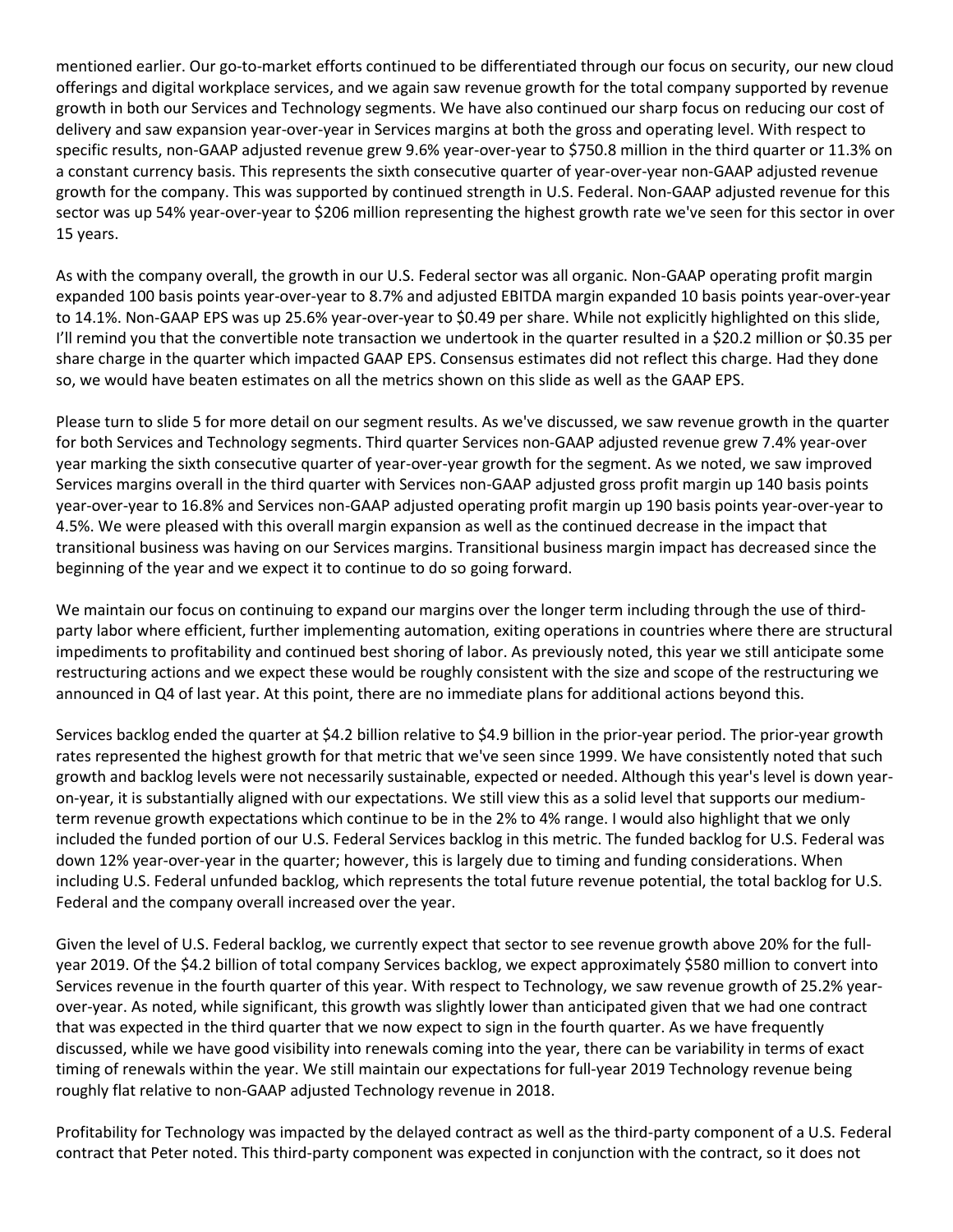impact our profitability expectations for the full-year 2019. Technology gross profit margin was 51.1% versus 62.4% in the prior-year period. Technology operating profit margin was 33% relative to 39.7% in the prior-year period.

I'll now turn to slide 6, which provides more detail on EBITDA and cash flow. We have already discussed adjusted EBITDA which saw expanded margins in the quarter. Our improved profitability also translated to another quarter of year-overyear improvements in cash flow. Operating cash flow was up \$33.2 million year-over-year to \$17.7 million relative to a use of cash of \$15.5 million in the prior-year period. Free cash flow for the quarter improved \$48.9 million year-over year to a use of \$14.3 million from a use of \$63.2 million in the prior-year period. Adjusted free cash flow was up \$41.9 million year-over-year to \$35.5 million versus a use of cash of \$6.4 million in the prior-year period. Lower year-over-year CapEx also helped drive improvements in free cash flow and adjusted free cash flow. CapEx for the quarter was \$32 million versus \$47.7 million in the prior-year period.

As we previously discussed, our CapEx target is between 5.5% and 6.5% of revenue. As noted last quarter, our current expectation is to be at the high-end of that range for 2019 as we expect full-year CapEx to be approximately \$180 million as a result of slightly higher spending than initially anticipated on certain new contracts. We continue to seek out opportunities for third-party financing of CapEx where available to help mitigate the impact on cash. As a result of this, we expect full-year cash usage for CapEx to be lower than our original expectation of \$170 million despite the slightly higher expectation for CapEx overall.

In the second quarter, we provided some color on how we think about security and the revenue it drives. In the third quarter, approximately 20% of total revenue was security related. In that number we're including specific security solutions such as Stealth, managed security services work, such as border security or identification processing, and revenue from clients whose mission is security driven and the majority of the work that we provide is security related. As we noted last quarter, this by no means covers all instances in which security is relevant at Unisys, but allows us to look at a discrete subset of our overall business for insight into the most tangible ways security is driving results.

Please turn to slide 7 for a discussion regarding the pension. With respect to the pension obligations, we continue to assess options for proactively managing these obligations including the recent application we filed with the IRS for minimum funding waivers and potential capital market alternatives. In the interim, as we've done in recent quarters, we wanted to provide some informal color as it pertains to pension metrics. The slides in the appendix of our earnings presentation have not been updated to reflect the changes that I'll walk through here. While GAAP pension deficit values can fluctuate significantly, we believe the more relevant analysis relates to expected contributions and their impact on cash flow. Changes in interest rates have virtually no near-term impact on the funding liability used to calculate contributions, as the discount rates for funding purposes are constrained based on averages over a 25-year period. Changes in interest rates will affect the funding liability over time, but this impact is muted for several years.

Contributions are much more sensitive to asset returns than to interest rates in the near term. As a result, the decline in interest rates, with all else being equal, actually has a beneficial impact on contributions in the near term. This is because the returns on the fixed income portion of our portfolio will benefit from such a decline in rates and will offset the muted impact of the discount rate. Reflective of all this, based on September 30 returns and market conditions, our estimates suggest that with rates having declined substantially, contribution requirements through 2024 would have been about \$145 million lower than our 2018 estimates while the deficit would have increased by approximately \$100 million.

Also on slide 7, you can see some illustrative examples of how returns and discount rates can impact our obligation. This slide again highlights the importance of asset returns. In addition to the illustrative examples you see on the slide, on an actual historical basis, annualized returns on assets over the past 10 years have enabled us to fund \$3.7 billion in benefit payments without a material decrease in asset levels, even as discount rates have declined over that same period. Additionally, the illustrative examples on the slide highlight what I just discussed, while interest rates can have an immediate and significant impact on the accounting deficit, they have a more muted impact and less near-term impact on cash contributions.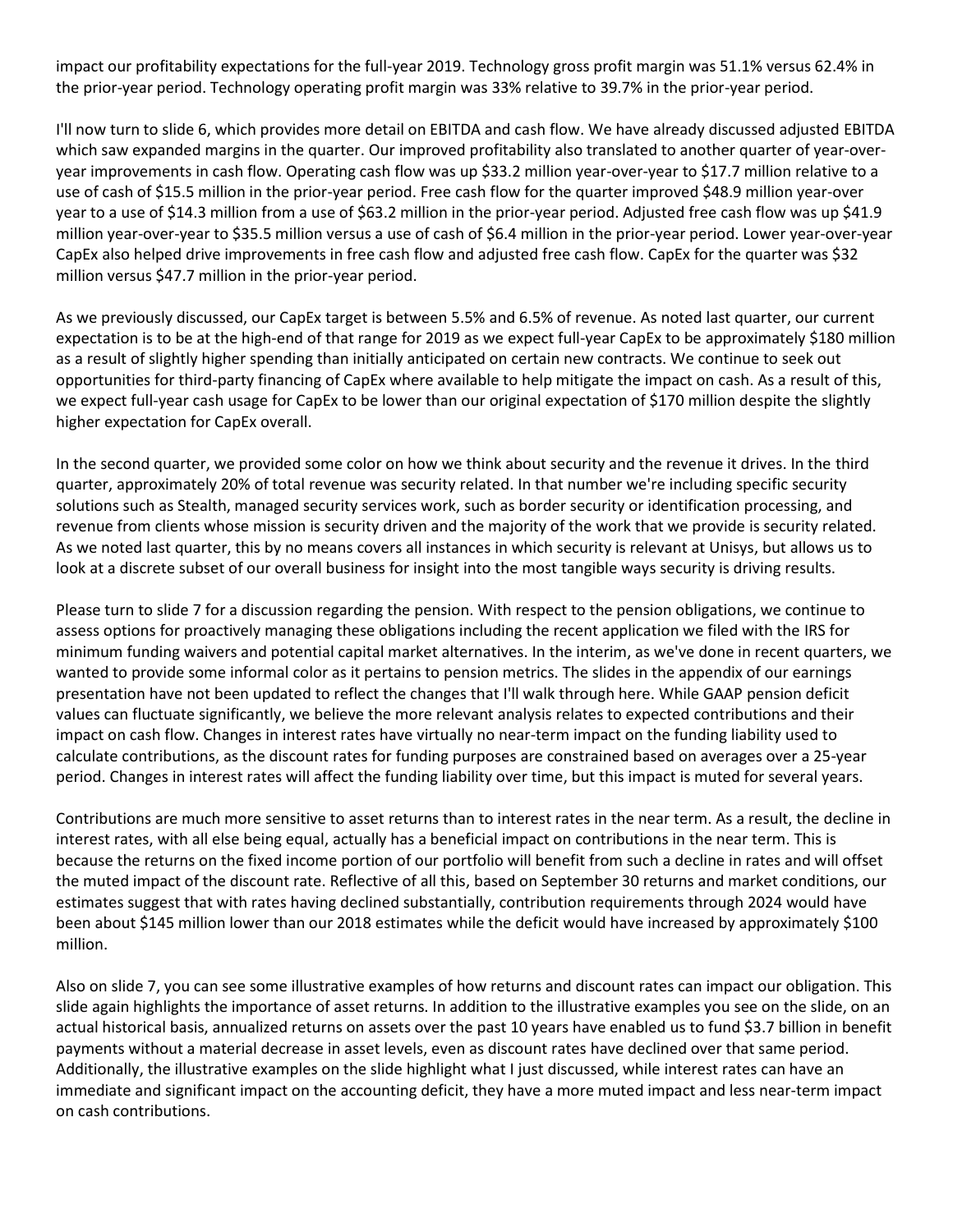You can also see a theoretical illustration of how returns on the fixed income portion of the portfolio resulting from rate declines help offset the negative impact that declines have in the discount rates on both required cash contributions and the accounting deficit. Incremental returns on the non-fixed income portion of the asset portfolio further offset any negative impacts of potential interest rate declines.

Overall, we're very pleased with our results for the third quarter and on a year-to-date basis. Given the results and our expectations for the rest of the year, we're increasing our non-GAAP adjusted revenue guidance for the full year 2019. As a reminder, we increased our non-GAAP adjusted revenue guidance in the first quarter to 2% to 5% year-over-year growth. We're now increasing that range to 3% to 7% year-over-year growth or \$2.845 billion to \$2.955 billion. We're also reaffirming our guidance for non-GAAP operating profit margin of 8.25% to 9.25%, and reaffirming our guidance for adjusted EBITDA margin of 14.4% to 16.0%.

As we look to the remainder of the year, we continue to focus on operational discipline and efficiency and our active approach to manage the pension obligations. We look forward to continuing our work on these fronts to drive towards a strong finish for 2019.

With that, I'll turn the call back over to Peter.

# **Peter Altabef, CEO**

Thank you, Mike. Operator, we're ready to take questions.

# **Question & Answer Section**

**Q – Jon Tanwanteng – CJS Securities:** Good afternoon, gentlemen. Great quarter. Thank you for taking my questions. My first one is, are those large state contracts that you signed last year now with their average lifetime margins or is there still some way to go before you get there?

**A – Peter Altabef – Unisys Corp.:** There's still some way to go, and you can see the changes in Mike's comments. When we talk about transition margins, I think we're down about 140 basis points because of transition margins, and that will diminish pretty quickly through the fourth quarter. We'll still have a remnant of that going into next year, but we're expecting some substantial improvement. Mike, any further color?

**A – Mike Thomson– Unisys Corp.:** Yeah, that's exactly right. If you recall, Jon, in Q4 we were talking about that being roughly 180 bps drag. We've seen two sequential quarters of reductions on both of those and we expect that by the end of the year we'll essentially be done talking about that.

**Q – Jon Tanwanteng – CJS Securities:** Great, thanks for that color. And then in terms of the pipeline going forward, you mentioned being more selective in your margin profiles and probably on your ability to select projects that require less upfront cash investment. Can you comment on that compared to what you've been signing over the last year or 18 months or so and if that really is improving and by how much?

**A – Peter Altabef – Unisys Corp.:** Yeah, a little bit. It's a little bit like finding the porridge at exactly the right temperature. So, at the end of 2017 and through 2018, we signed substantial state and local deals that have driven revenue, the ones we just talked about, Jon. They're a little more capital intensive than some of the other work we do. So, we've been pretty careful this year, given our cash flow requirements that we not load up with those. So, we've been more selective. Going forward, we believe that we'll be able to expend a little more capital on deals which is going to actually open up that pipe a little bit, but things have happened since then, right? So InteliServe and CloudForte have now come online to give us much better applications, infrastructure and field services and service desk foundations. So, while we're going to open up that pipe a bit in 2020, we still expect to get a higher margin profile for the same dollars because of the new systems.

**A – Mike Thomson– Unisys Corp.:** Yeah, Jon, I would also maybe chime in there. We talked about this last quarter as well, but over the last 18 months we've signed \$2.1 billion of TCV in our Federal business. As you recall, our Federal business is a little less capital intensive and the margins come online a little quicker than they do on the Commercial side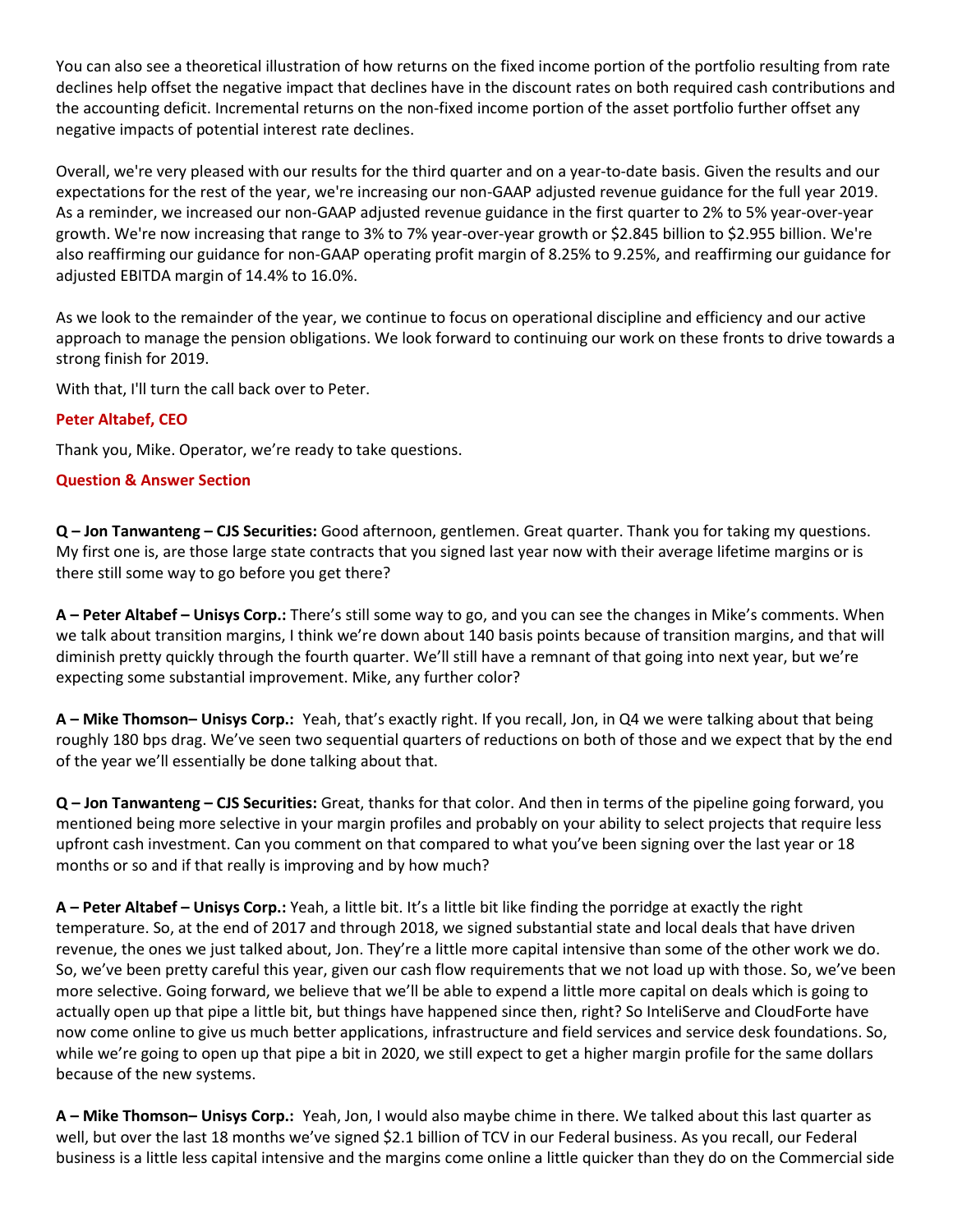because the Federal business, typically you're building assets for the Government. So, the timeframe in which you're working on that is revenue recognized immediately. For those two reasons, I think that'll give you some insight as to why we think that's going to happen.

**Q – Jon Tanwanteng – CJS Securities:** Okay, great, thank you. And then, just touching on the Federal business, which you just mentioned conveniently, you're seeing 20% growth in that segment this year, given that most of these contracts were signed midway through the year, should we expect to see that momentum increasing or continuing, at least, through 2020?

**A – Mike Thomson– Unisys Corp:** Yeah, Jon. As we've talked about last quarter, we had 33% growth in last quarter. We're up 54% this quarter. We've really been, as we've consistently said all year, hitting above our weight in that sector, and we really see no curtailment of that right now. So, we're pretty bullish on it.

**A – Peter Altabef – Unisys Corp:** But, again, as mentioned by Mike, it works a little differently than 73% of our business on Enterprise. So, you get that bump in revenue growth almost immediately with the Federal deals. So, you would not expect numbers like the ones we put up this quarter to re-occur because we've already taken that bump.

**Q – Jon Tanwanteng – CJS Securities:** Okay, great. And then finally, just going back on something you mentioned, Peter, the opening of the pipeline and using a little bit more in capital in terms of deals, is that dependent on your ability to get this IRS exemption or you can do that without that?

**A – Peter Altabef – Unisys Corp:** We can do that without that. We can do more of it with it. I would say it's a question of degree and not an on/off switch.

**A – Mike Thomson– Unisys Corp:** Yeah, and, Jon, I would also remind you too, if you recall, when we did those deals in 2018 we had a lot more of them going on than we historically have. So, we may have been running twice as many deals. When we came into the year in 2019 we had a lot of that CapEx committed. As we've worked through the transition of those, it frees up CapEx in 2020.

**Q – Jon Tanwanteng – CJS Securities:** Okay, great. That makes sense. And one more final one, a couple weeks ago you hosted a webinar on your security business and your Technology platforms, ClearPath was one of the businesses that seemed very interesting to me, in that you're investing to put it on the cloud and enable more developers to actually code on the platform. Is it possible for that business to become a growth business going forward as opposed to the maintenance and recurring revenue stream that it is today?

**A – Peter Altabef – Unisys Corp:** Well, it's interesting. It kind of depends on how you look at that business. If you look at that business just as reflected in our Technology segment, then it has been a slight decrease in revenue over time. If you open the aperture a bit and look at that business as including the warranty and maintenance work and including the Services work we do for clients that have that platform, over the past several years it's actually been a modest growth business. So, depends on the aperture.

What we expect now that we are increasingly, and we've been doing this for a while now, it takes a while to get it all over, but we're increasingly putting ClearPath into a cloud environment on a hybrid basis and we're increasingly developing the language skills that can be used. By the end of this year, you're going to see a lot more emphasis on using Python for instance.

I think what that's going to do immediately is allow existing clients to increase their workload using ClearPath and move more things into that workload. It's still unproven whether we're going to get new clients into ClearPath. We would like to do it. We just don't have a proof point yet. So, in terms of the pathway, our modeling is continuing to see a slight decrease in the license revenue on ClearPath, made up really by the Services and maintenance revenue, so that overall, it's pretty much a wash. If the hybrid platform, and the new Python language skills really get momentum, that can turn into a positive.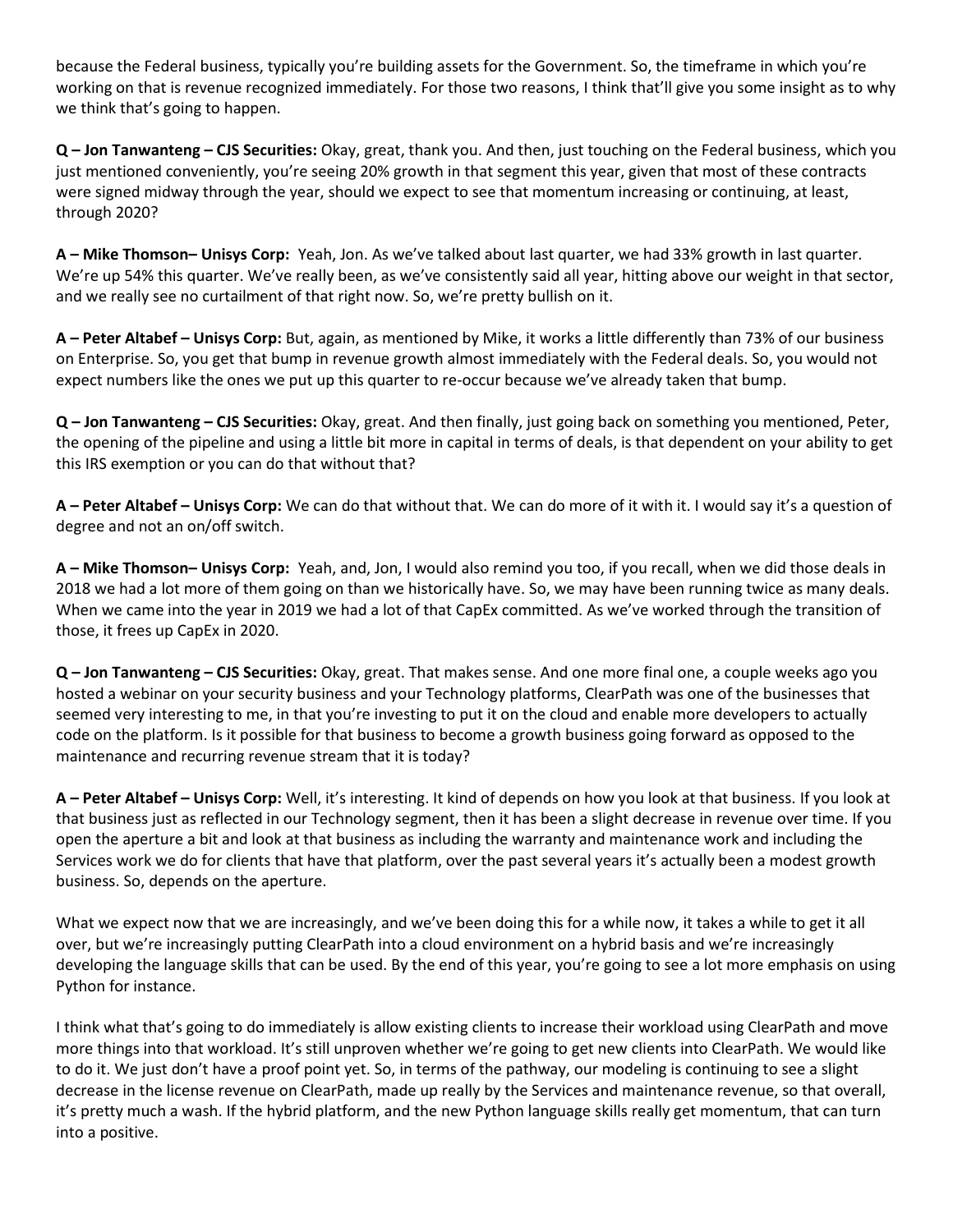**Q – Rod Bourgeois – DeepDive Equity Research:** Hey guys, nice quarter, it's interesting just to set the context for my question. It seems a year ago, part of the worry was your revenue growth efforts were having some margin tradeoffs because of deal ramps. But now, with the mix shifting to Federal, you're having better revenue growth and expanding margins. I guess my question related to that is, are you able to take some of the lessons learned from your Federal business and apply it to your other businesses, such that, you have more ability to drive revenue growth and margin expansion from here?

**A – Peter Altabef – Unisys Corp:** Rod, this is Peter. That's a great question. We don't really give margin data between Federal and Enterprise Solutions but, if you've noticed in my comments, I give a shout out to the Enterprise Solutions business for driving profitability expansion year-over-year. So, the most significant increase in margins actually came from Enterprise Solutions, not from Federal. The most significant increase in revenue came from Federal. We actually are already seeing some push in that Enterprise Solutions on higher margins. But, I would say, we're showing that we're on the path for increased margin on that Enterprise Solutions business in the Services segment, which is the critical segment we needed to grow in.

**A – Mike Thomson – Unisys Corp:** Yeah, and Rod, I would echo Peter's comments for sure. Clearly, whether that's through automation, whether it's through the continued work we've been talking about in transactional business, I mean all of that is ES-released. And, we continue to look forward to expanding that margin on the ES side. It's not, your point is valid on Federal, clearly, the top line is growing, but the margins are fairly consistent. It's driving absolute dollars, for sure, but the margin profile is pretty consistent on the Federal side.

**Q – Rod Bourgeois – DeepDive Equity Research:** Okay, and I don't want to ask for an outlook over the next year on margins, but the way you're talking about these levers, you do have a headwind over time as your Technology mix goes down, but it seems, the levers you're talking about on service margin, at least right now, appear sufficient to offset the drag from the Technology mix going down? Is that a good way to think about the trajectory that you're on right now with the margin side?

**A – Peter Altabef – Unisys Corp:** I think it's an excellent way to think about the trajectory. And remember, I said that you are expecting a slight decrease in Technology, let's say in ClearPath Forward, made up on the revenue side by some of the ClearPath Forward services. But the ClearPath Forward services don't come with the same margin profile as the ClearPath Forward licensing, we do expect to make up for that with higher efficiencies and higher margin, but it takes a push to get net higher margin especially when you're growing revenue.

**Q – Rod Bourgeois – DeepDive Equity Research:** Okay, great, and then, one final check on the pension side. I know you're working on the IRS front, but you're also working on other pension related matters. Without asking you to go through the whole laundry list, are there other pension related initiatives that you can give us an update on right now? And I know we'll probably learn more towards the end of the year, but is there any other pension initiatives that we should hear about right now?

**A – Mike Thomson – Unisys Corp:** Yeah, Rod, I wouldn't say there are more initiatives than we've discussed in our prior calls. I mean clearly, we're always looking to manage that pension obligation. We've talked originally about some bulk lump sum opportunities that we'd like to look at. You've mentioned the IRS waiver. Clearly, any type of annuitization down the road, looking at what we can do in our capital structure. I think we talked about in our prior call on capital structure that we've got a make-whole provision coming due in April of next year, that we're looking at what we can do in our senior secured notes. That might free up some opportunity for us to either upsize and refi those notes, and give us some more opportunity to deal with some of the upcoming pension contributions.

I would tell you, just in lieu of the comment here, we've been having active discussions with the IRS and the PBGC in regards to the applications, and although there's no specific date that the IRS will say, "Hey, this is when we would give you an answer," we did request expedited processing and we've had, again, some good conversations with both parties. At this point, there are no open questions, from my perspective, that have not been answered to those parties. We're anxiously awaiting their response.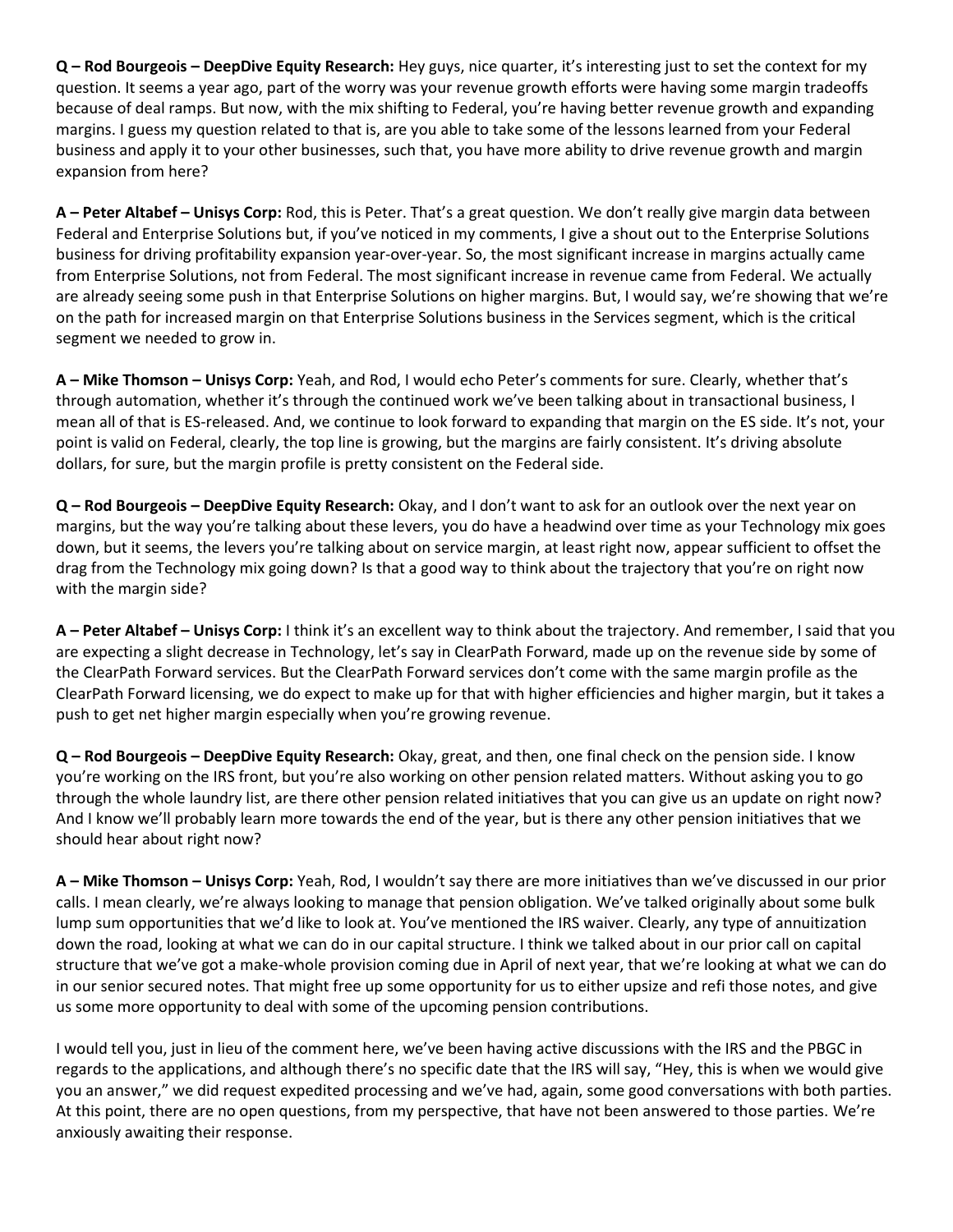**Q –Ishfaque Faruk – Sidoti & Co LLC:** Hi, good afternoon guys. A couple of questions from me. First of all, the Federal sector, it's growing very fast. Is there anything in particular to read into that? Are you guys underpricing contracts or something along those lines? And, there has been obviously volume upticks associated with the large DISA contract, for example.

**A – Peter Altabef – Unisys Corp:** Right, it's a fair question, Ishfaque. The answer is no, certainly not knowingly, and the good thing about Federal contracts is they tend not to be large fixed price contracts. So, you tend not to get into too much trouble once you've modeled it correctly. What I would say is, I go back to my remarks and some of Mike's remarks, I think part of the reason we have been successful in growing that business organically is the solutions we're bringing to bear. So, whether it's Stealth, whether it's CloudForte, whether it's InteliServe, that is clearly those solutions around applications, cloud migrations, infrastructure, security are resonating with the Federal government. I really think it's the solutions we're bringing to bear and then there's also the team. We've built that team for a number of years, and I would tell you we just have an extraordinary team in the Federal government. We're very fortunate to have both of those line up at the same time.

**Q –Ishfaque Faruk – Sidoti & Co LLC:** Okay, and just to follow up on that, on the Public sector side, is the pricing similar or the profitability similar relative to the Federal sector at this point because you guys mentioned earlier on the call that you'll soon evaluate or bid for deals, some of the more capital-intensive deals?

**A – Peter Altabef – Unisys Corp:** The Public sector is pretty different in that, unlike U.S Federal, whether it's international public or state and local public, there's more of a desire for Governments in that context to have us bear some of the capital costs, and there is more of an appetite for fixed price deals. So, you get large deals that have a transition period that start out with a relatively more marginal margin profile and have to grow that over time. You also have what we talk about land and expand. I referred to the Australian situation, where although you can expand the existing U.S Federal contracts, your ability to expand state and local and international contracts tends to be a little more and you sometimes make more of your profit margin on project expansion than you do the initial contract. I'd actually say the profile's a little different, but I'd yield to Mike on that.

**A – Mike Thomson – Unisys Corp:** Yeah, look, I think everything Peter said is exactly right. I think if you look at the life of the contract, overall, the margins are similar. It's kind of the ramp-up time, and, to Peter's point, it's the additional work and add-on work that you get without having to go through a new government contract bidding cycle that gives you the upside that you don't potentially get on some of the U.S. Federal contracts.

**Q –Ishfaque Faruk – Sidoti & Co LLC:** Okay, thank you, and my last question with regards to the pension. Mike, can you give us an update on the status of the IRS waiver, any updates, your most recent discussions? And another part to that, is you gave an illustrative example that having more fixed income assets in the pension assets is a very good hedge for rising rates. Are you guys evaluating being more weighted towards more fixed income for a hedge?

**A – Mike Thomson – Unisys Corp:** Yeah, Ishfaque, so thanks for the question. I'll just reiterate the comment on the update from the IRS. Again, had several meetings, in fact had meetings last week with the PBGC, had good in-person and calls with both parties. We've had several requests for information which we've provided. We've asked for expedited processing, and, to date, there are no open items to be responded to from either party. So, we're anxiously awaiting a response from the service on that.

To your second point, the illustrative example, you're exactly right in the fact that the fixed income portfolio is a natural hedge to the decline in interest rates. If I said this, I didn't mean to, but we are not increasing our position in fixed income as far as the asset mix is concerned, that is the same as it's been historically. We're roughly 60-40 equities to fixed. It's just that the fixed income portfolio naturally hedges that because as the interest rate declines, the portfolio asset returns increase. That's kind of where the natural hedges come from, and the real reason why you wouldn't necessarily move into more of that fix is the return on assets being so important to the overall pension contributions. Obviously, moving more into fixed, would reduce the expected return on assets. We monitor and measure that on a regular basis to make sure we have a good balance between returns and exposure to interest rates.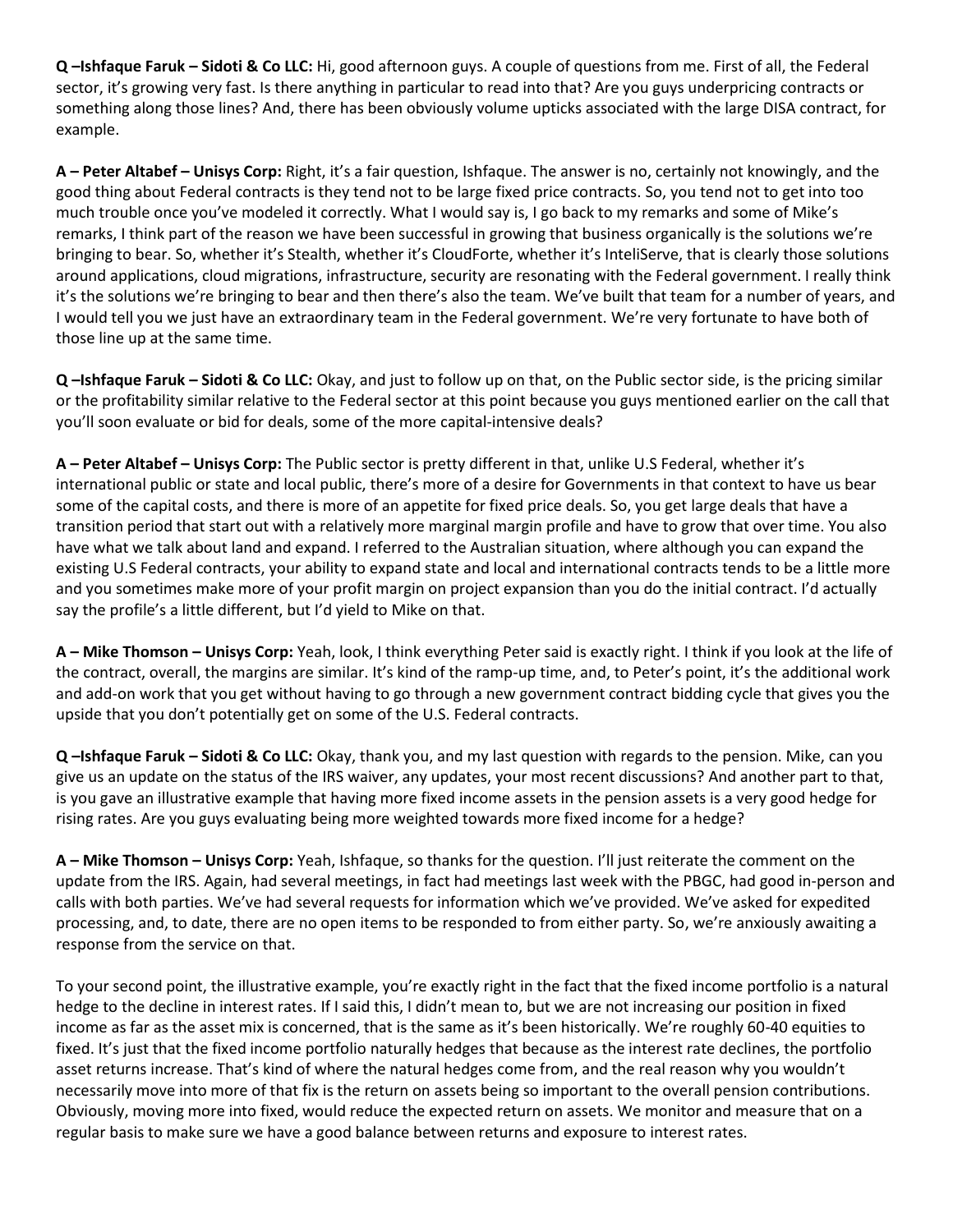**Q – Doug Thomas, JET Equity Partners:** Good afternoon and congratulations on a terrific quarter.

**A – Peter Altabef – Unisys Cor.:** Thank you.

**Q – Doug Thomas, JET Equity Partners:** And I can see the stock respond. Peter, I guess my first question, I have three questions, my first question is, you announced a really nice, meaningful Financial Services contract in the US. Most of the ones that you've announced in the recent past have been international and it makes me wonder where does the Financial Services business stand in the States? Especially as all of these new fintech type of companies develop, how is the momentum looking in that business for you guys?

**A – Peter Altabef – Unisys Corp:** I would say historically Financial Services in the US compared to our business outside the US has been relatively challenged, and it's relatively challenged because it's so intensely competitive. It's not a question of weakness in the US, it's a question of everyone in Financial Services is in the US and they are all here in strength. We win our fair share, but it's a dog fight every single time. We are encouraged that we're seeing some improvement in the US. We are signing some master service agreements with some very large top-10 global banks, including some in the US. Those are more hunting license arrangements than they are specific commitments for business, but it really shows our relevance in that space. I would say we're bullish on the US, but we're also cautious that it's just a very competitive environment.

**Q – Doug Thomas, JET Equity Partners:** I mean my first thought was given your reputation for security, safety and security in terms of breaches and hacking and so forth, I would think you would be thought of as a top contender for a lot of potential new business notwithstanding the fact that, as you said, it's a very competitive market.

**A – Peter Altabef – Unisys Corp:** Doug, you're exactly right. The win we announced this quarter was because of our security portfolio. The reason we're getting those, if you will, master agreements with the large financial money center banks is because of the security. That is how we're distinguishing ourselves. So, there is not a question about that. We have some opportunities. It depends on how you define Financial Services, but when you get into organizations we've already proven the case outside the US that you can put Stealth into ATMs. You can put Stealth into automatic machines. You can do a lot at the periphery of the network on devices that are not necessarily as secure as core in the network, and so as you do that as those use cases get proved out, we expect to be able to increase their use in the US.

**Q – Doug Thomas, JET Equity Partners:** And then my second question is, and again I don't really know, not really talked about this much, but the Microsoft win of the JEDI contract versus Amazon. I would assume that would be a positive for Unisys. Am I wrong in thinking that and if Amazon had won that contract, would it have been not so good for Unisys?

**A – Peter Altabef – Unisys Corp:** It would not have mattered. Our relationships with Microsoft and with AWS are both equally strong. So, we don't have a particular horse in that race.

**Q – Doug Thomas, JET Equity Partners:** Okay. All right. And then my third question is, I mentioned the stock was responding nicely this evening to a really good quarter, but it's a good quarter. We've had a series of really good quarters. I think five or six terrific quarters, and I'm wondering just back to last quarter, when we saw the stock really tank and trade at just a ridiculous valuation as far as I'm concerned, \$6 plus.

When you see the stock trade down to what we all think are fairly ridiculous levels, which basically extended up until a couple hours ago, what do you think, what are you thinking in terms of the stock and your – the management team and the board's desire to buy stock for example in the open market or how do you view the stock prices? No one really talks about the stock, but how do you view the stock versus the fundamentals of the company at this point?

**A – Peter Altabef – Unisys Corp:** Look, we've been really clear. Mike and I have been very consistent on this and Eric Hutto and PV Puvvada who lead our go-to-markets as well. We have to lead and drive operational performance. We think we've been doing that by the way, and we have to exceed at what we're doing. The market ultimately will determine the price of the stock, and we have confidence that if we continue to perform the way we've been performing, the market will eventually react. We understand the issues around the underfunded pension and we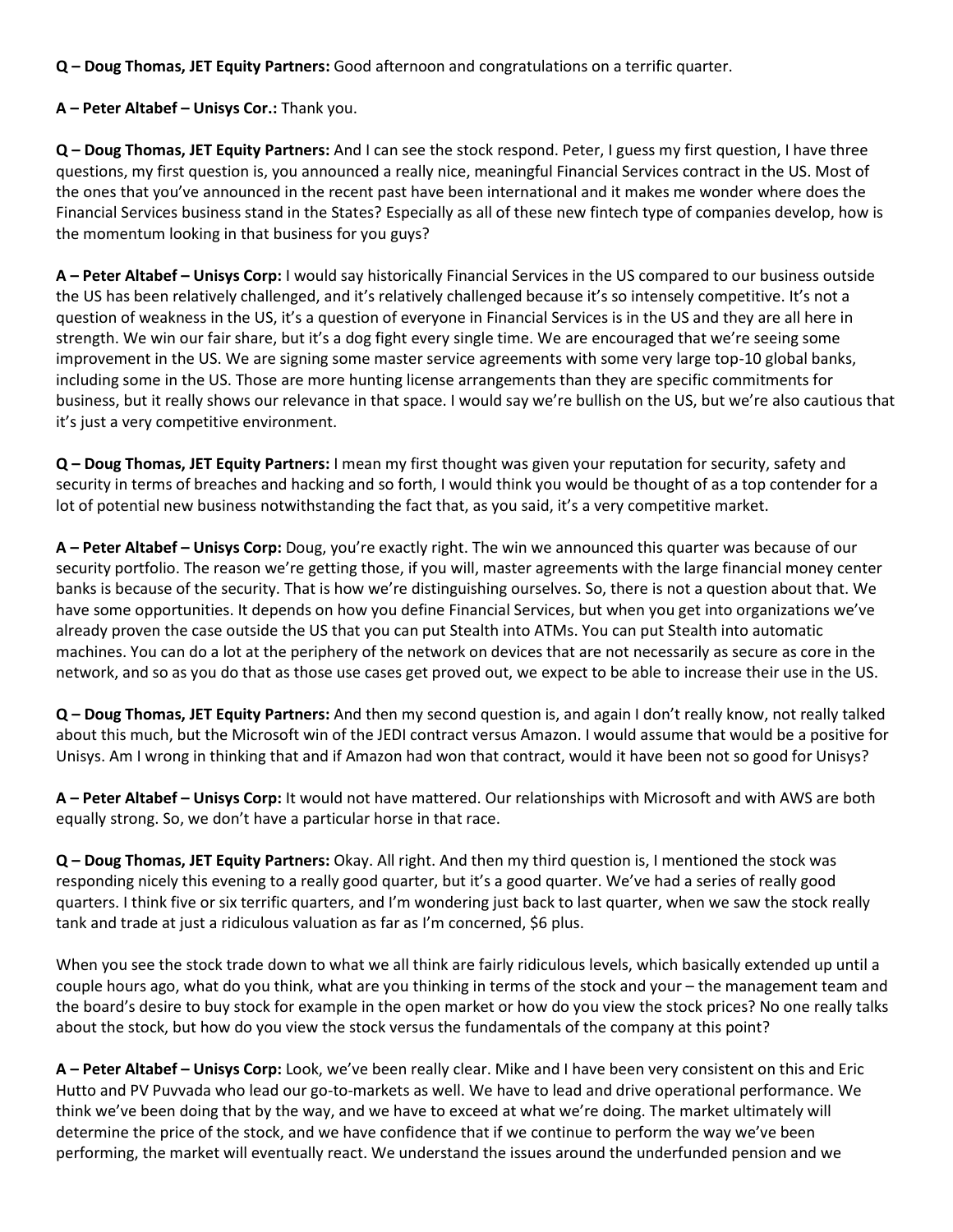understand that can create a drag from time to time and we don't necessarily control it. But we are doing everything we can, as you heard from Mike, in terms of the IRS and the Pension Guaranty Trust Company to deal with the pension at the same time. What I would tell you is we're working all of these levers and hopefully our shareholders will eventually be rewarded. That is something we look forward to.

**A – Mike Thomson – Unisys Corp:** Yeah, I would echo that comment. We just had an all-hands meeting last week and I gave a little update on the movement in the stock prices, and, as you've noted, we've had six straight quarters of yearover-year growth on the Services side. The message to the team was simply, let's control what we can control and let's keep executing against operations and closing out the year. I mean, we've raised guidance twice this year, so it gives you a good sense of where our head is at and we're trying to work on both fronts. We'll continue to look for opportunities on the pension side to minimize some of that exposure, but most importantly, it's continuing to deliver operationally and that's what we can control and that's what we're focused on.

**A – Peter Altabef – Unisys Corp:** There's also an educational element in this. I think you have seen from Mike in the last two quarters a real effort to make sure that our investment public understands the short-term and long-term importance of interest rates, and the short-term and long-term importance of the asset valuation and how that affects both the contribution levels as well as the gap levels. You see a slide in our deck that we've never had before to try to illustratively explain how this goes back and forth. We do think that historically people have looked at interest rates only when they have evaluated us on the pension side and we think it is more appropriate to look at a combination of both interest rates and asset value. We're trying to really get a more well-rounded view of our pension obligations out there. We think that will provide greater insight into how we're doing.

**Q – Bill Smith – Wm Smith & Co:** Thank you, Peter and Mike and Courtney, congratulations again on another great quarter. You really have the progress and the momentum and you keep building it every quarter. So, it's really good to see, and it hasn't been easy, we all know that.

Can you speak to a breakdown maybe of your business in terms of percentage in Federal and Public and in the Commercial, your business segments, the percentages that are reflected there?

**A – Peter Altabef – Unisys Corp:** Yeah, Bill, I can take a lead on that and Mike can follow-up. If we look at our business through the business units, we have two business units. The Enterprise Solutions team led by Eric Hutto and the US Federal led by PV. The US Federal is about 27% of our revenue. Enterprise Solutions is about 73%. Of those 73 points, 29 of the 73 are what we would call Commercial business, 20 points are Financial Services and 24 is our Public business. The Public business includes governments both in the US and abroad. When we look at our business from an overall revenue standpoint, about 57% of our business is now in the US and Canada and about 43% comes from abroad.

**Q – Bill Smith – Wm Smith & Co:** And so, the 57% or I guess US, Canada, whatever percentage of that is US, does that allow you to use some of those NOLs then in just the US business alone or how are you able to use those?

**A – Mike Thomson – Unisys Corp:** Yeah, there's really no restriction on use within the US income. So, we've talked a little bit about some increase here in Federal; those can be utilized as well. All of that is domestic. There are really no restrictions on use of those NOLs and as the income increases in the US, then that's all available to us.

When we talk about our tax provision in general, we tend to look at it through the lens of 3-5% of international revenue is kind of how you look at the provision. And the reason we do that, is because all of the income on the US side of the house is basically shielded through those NOLs. I'd also point you, Bill, on the slide material that we have out there. Slide 14 gives you all of the relevant breakdowns between sectors, regions, Services and tech, etc. If you want another focal point you can see that mix there as well.

**Q – Bill Smith – Wm Smith & Co:** Great, I didn't see that. And then can you comment, Peter, about your third-party relationships at all and where you might be getting traction, say the Dell-EMC relationship or you mentioned Azure and Palo Alto or some of the names that you talked about in the past. Are you getting any particular types of traction with any of those third-party partners?